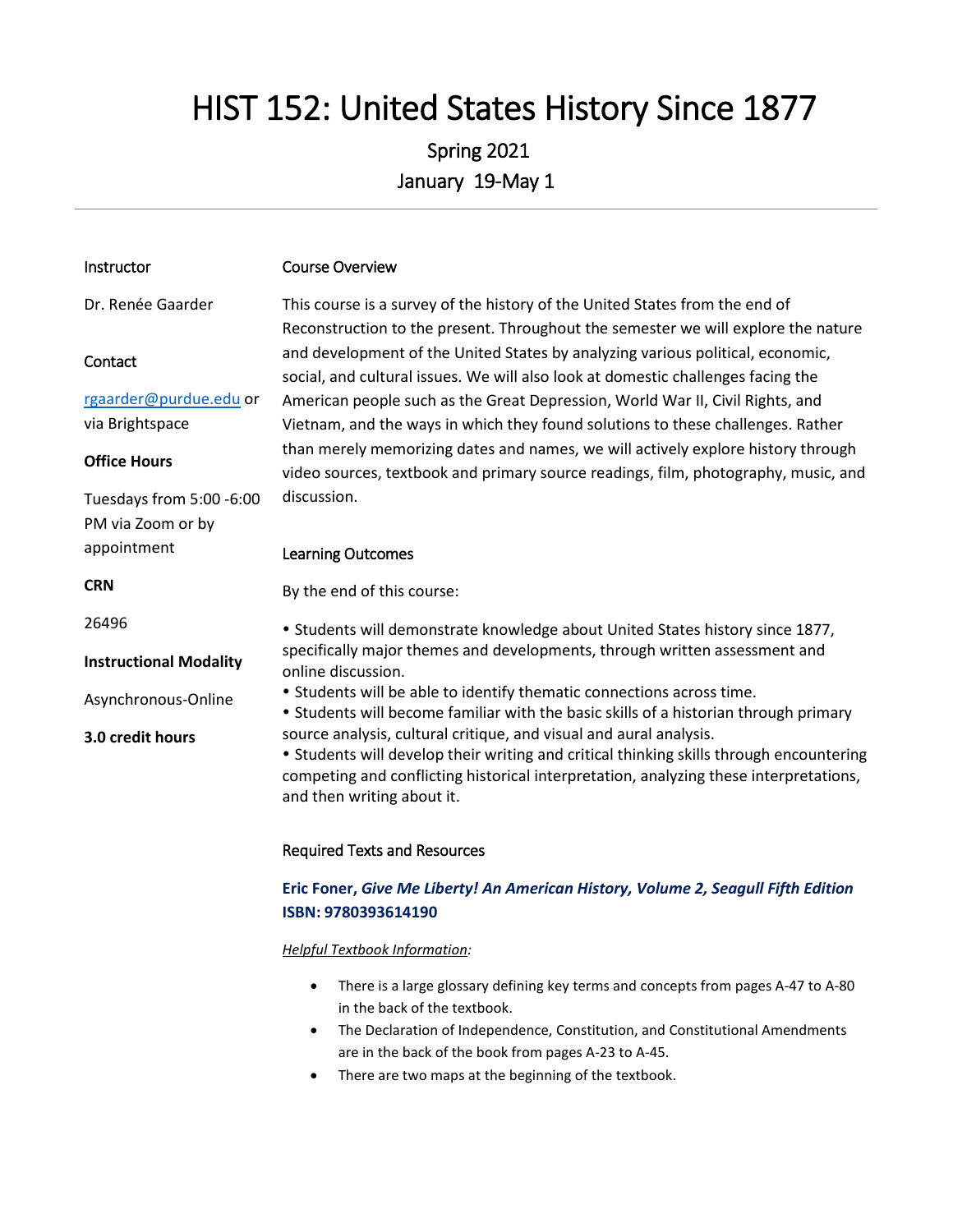### **Primary Sources Packet** [found on Brightspace]

You will access the course on Brightspace. It is strongly suggested that you explore and become familiar not only with the site navigation, but with content and available resources for this course.

### Course Schedule

| Week   | Date       | <b>Reading and Assignments</b>                                                                                                                                                                                                                               |
|--------|------------|--------------------------------------------------------------------------------------------------------------------------------------------------------------------------------------------------------------------------------------------------------------|
| Week 1 | Jan. 18-22 | Give Me Liberty [GML]: Chapter 15                                                                                                                                                                                                                            |
|        |            | Primary Sources Packet [PSP]: Black Codes of Mississippi, Address to<br>the First Annual Meeting of the American Equal Rights Association                                                                                                                    |
| Week 2 | Jan. 25-29 | GML: Chapter 16                                                                                                                                                                                                                                              |
|        |            | PSP: Wealth, Preamble to the Constitution of the Knights of Labor                                                                                                                                                                                            |
|        |            | Quiz 1 (Chapters 15-16)                                                                                                                                                                                                                                      |
| Week 3 | Feb. 1-5   | GML: Chapter 17                                                                                                                                                                                                                                              |
|        |            | PSP: The New South, The Chinese Exclusion Act, Racism in the South,<br>The Populist Party Platform, Platform of the American Anti-<br><b>Imperialist League</b>                                                                                              |
|        |            | Primary Source Analysis 1 Due 2/5 by 11:59 PM (Choose any<br>primary source from weeks 1-3.)                                                                                                                                                                 |
| Week 4 | Feb. 8-12  | GML: Chapter 18                                                                                                                                                                                                                                              |
|        |            | PSP: The Subjective Necessity for Social Settlements, The Jungle, The<br><b>Risk of Woman Suffrage</b>                                                                                                                                                       |
|        |            | Discussion 1: How "new" was the New South for African Americans<br>in the decades following the Civil War? Use Give Me Liberty to<br>establish the historical context, and the documents from the<br><b>Primary Source Packet to support your arguments.</b> |
| Week 5 | Feb. 15-19 | GML: Chapter 19                                                                                                                                                                                                                                              |
|        |            | PSP: Declaration of War against Germany, The League of Nations,<br>The Red Scare is Un-American                                                                                                                                                              |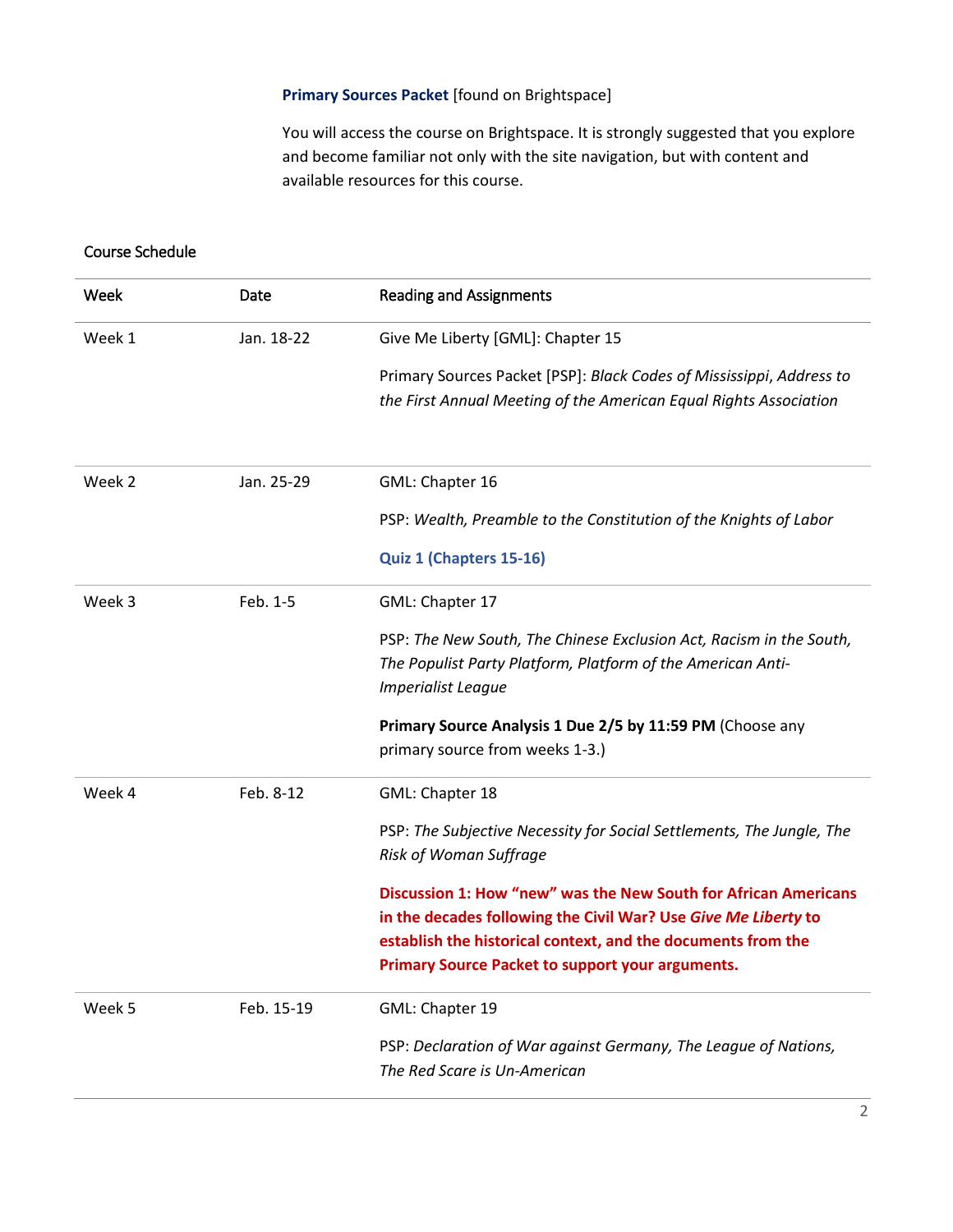| Week    | Date           | <b>Reading and Assignments</b>                                                                                                                                                                                                                                                                                                                                                                     |  |  |
|---------|----------------|----------------------------------------------------------------------------------------------------------------------------------------------------------------------------------------------------------------------------------------------------------------------------------------------------------------------------------------------------------------------------------------------------|--|--|
|         |                | Video Response 1 Due2/19 by 11:59 PM                                                                                                                                                                                                                                                                                                                                                               |  |  |
| Week 6  | Feb. 22-26     | GML: Chapter 20                                                                                                                                                                                                                                                                                                                                                                                    |  |  |
|         |                | PSP: The Great Black Migration, The Need for Immigration<br>Restriction, The Scopes Trial                                                                                                                                                                                                                                                                                                          |  |  |
|         |                | Quiz 2 (Chapters 19-20)                                                                                                                                                                                                                                                                                                                                                                            |  |  |
| Week 7  | Mar. 1-5       | GML: Chapter 21                                                                                                                                                                                                                                                                                                                                                                                    |  |  |
|         |                | PSP: Letters to the Roosevelts during the Depression, An African<br>American Assessment of the New Deal                                                                                                                                                                                                                                                                                            |  |  |
|         |                | Primary Source Analysis 2 Due 3/5 by 11:59 PM (Choose any<br>primary source from weeks 4-7.)                                                                                                                                                                                                                                                                                                       |  |  |
| Week 8  | Mar. 8-12      | GML: Chapter 22                                                                                                                                                                                                                                                                                                                                                                                    |  |  |
|         |                | PSP: War Message to Congress, Women in War Industries, The<br>Atomic Bombing of Hiroshima-The Public Explanation, The Truman<br>Doctrine, The Marshall Plan                                                                                                                                                                                                                                        |  |  |
|         |                | Discussion 2: You are handling correspondence for the Roosevelts.<br>How do you respond to the letters they receive from the "forgotten<br>man" and the "forgotten woman"? What specific New Deal<br>programs could have/would have provided them relief? Use Give<br>Me Liberty to establish the historical context, and the letters from<br>the Primary Source Packet to support your arguments. |  |  |
| Week 9  | Mar. 15-19     | GML: Chapter 23                                                                                                                                                                                                                                                                                                                                                                                    |  |  |
|         |                | PSP: The Feminine Mystique, Brown v. Board of Education of Topeka,<br>The Situation in Little Rock                                                                                                                                                                                                                                                                                                 |  |  |
|         |                | Video Response 2 Due 3/19 by 11:59 PM                                                                                                                                                                                                                                                                                                                                                              |  |  |
| Week 10 | Mar. 22-26     | GML: Chapter 24                                                                                                                                                                                                                                                                                                                                                                                    |  |  |
|         |                | PSP: Letter from a Birmingham Jail, I Do Not Believe in War, "The<br><b>Black Revolution" Speeches</b>                                                                                                                                                                                                                                                                                             |  |  |
|         |                | Quiz 3 (Chapters 23-24)                                                                                                                                                                                                                                                                                                                                                                            |  |  |
| Week 11 | Mar. 29-Apr. 2 | GML: Chapter 25                                                                                                                                                                                                                                                                                                                                                                                    |  |  |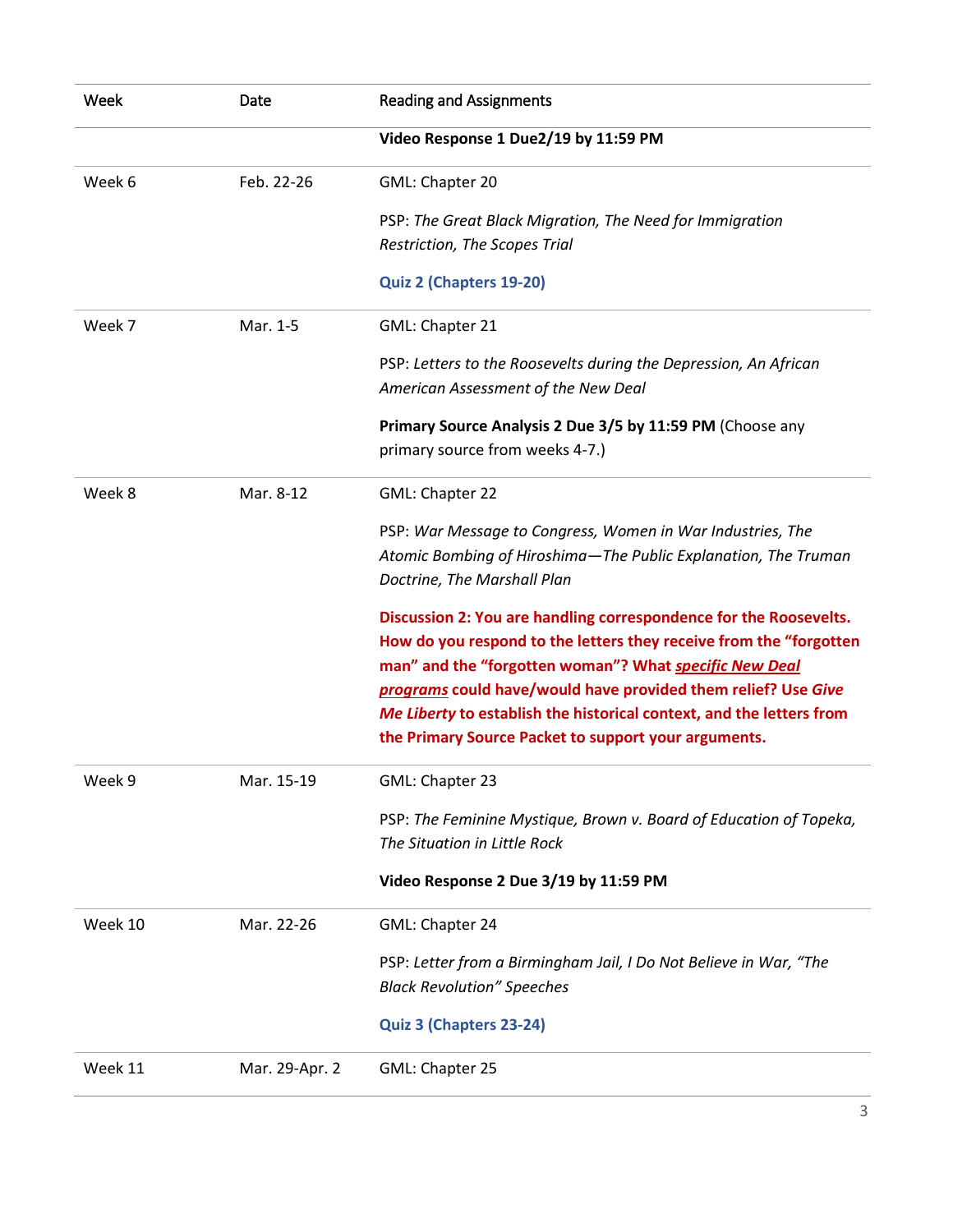| Week    | Date       | <b>Reading and Assignments</b>                                                                                                                                                                                                                                                                                          |  |  |
|---------|------------|-------------------------------------------------------------------------------------------------------------------------------------------------------------------------------------------------------------------------------------------------------------------------------------------------------------------------|--|--|
|         |            | PSP: Equal Rights for Women-Yes and No, What's Wrong with<br>"Equal Rights" for Women, The Shooting at Kent State                                                                                                                                                                                                       |  |  |
|         |            | Primary Source Analysis 3 Due 4/2 by 11:59 PM (Choose any<br>primary source from weeks 8-11.)                                                                                                                                                                                                                           |  |  |
| Week 12 | Apr. 5-9   | GML: Chapter 26                                                                                                                                                                                                                                                                                                         |  |  |
|         |            | PSP: A Crisis of Confidence, Acceptance Address: Republican National<br>Convention                                                                                                                                                                                                                                      |  |  |
|         |            | Discussion 3: Did the Cold War and the fear of Communism limit or<br>increase people's activism in the period from 1945 to 1960? Use<br>Give Me Liberty to establish the historical context, and the<br>documents from the Primary Source Packet to support your<br>arguments.                                          |  |  |
| Week 13 | Apr. 12-16 | GML: Chapter 27                                                                                                                                                                                                                                                                                                         |  |  |
|         |            | PSP: The Whisper of AIDS, A New Beginning                                                                                                                                                                                                                                                                               |  |  |
|         |            | Quiz 4 (Chapters 25-27)                                                                                                                                                                                                                                                                                                 |  |  |
| Week 14 | Apr. 19-23 | GML: Chapter 28                                                                                                                                                                                                                                                                                                         |  |  |
|         |            | Primary Source Analysis 4 Due 4/23 by 11:59 PM (Choose any<br>primary source from weeks 12-14.)                                                                                                                                                                                                                         |  |  |
| Week 15 | Apr. 26-30 | Discussion 4: How did the September 11 attacks transform<br>Americans' understanding of their security? How did the response<br>compare with that after Pearl Harbor? Use Give Me Liberty to<br>establish the historical context, and the documents from the<br><b>Primary Source Packet to support your arguments.</b> |  |  |
| Week 16 | May 3-7    | <b>Finals Week</b>                                                                                                                                                                                                                                                                                                      |  |  |
|         |            | *All grade questions need to be submitted by 11:59 PM on<br>Wednesday 5/5                                                                                                                                                                                                                                               |  |  |

NOTE: Additional primary source material and other required readings may be posted on Brightspace.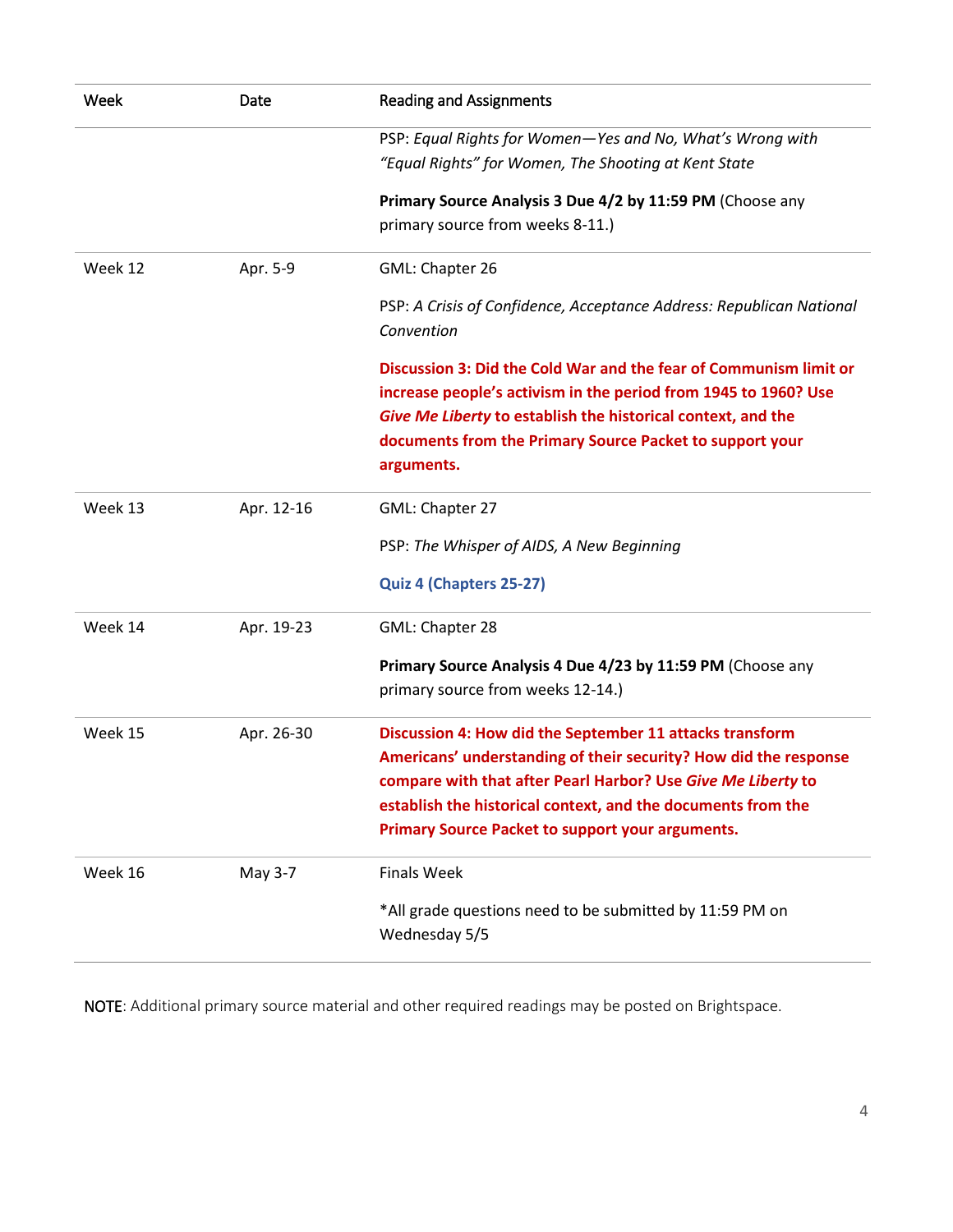# Key Dates:

- Feb. 17: Reading Day
- Mar. 18: Reading Day
- Mar. 22: Last day to withdraw from a course with a W or WF grade
- April 13: Reading Day
- May 1: Classes End
- May 3-8: Final Exams (Our course does not have a final exam.)
- May 11: Grades Due

#### Email and Discussion Guidelines

- Because this class is asynchronous, the only way I have to communicate with you is via email and/or announcements on Brightspace. It is your responsibility to read the entirety of what I send you each week.
- I am available via email from 9:00 to 5:00 Monday to Friday. You are welcome to email me outside of these hours, but I will not respond until I am "in" the office. Additionally, please allow up to 24 hours for a response to your email.
- Use a professional tone in all emails; this will be necessary in your future careers. Always begin with "**Dear Dr. or Dear Professor Gaarder**," write in complete sentences, and end with Sincerely/Best/Regards and your full name.
- Be respectful of your peers in discussion posts and responses. Failure to do so may result in a zero and/or dismissal from the course.
- Unless there are extenuating circumstances (severe illness, death in the family, etc.) late work will not be accepted. If you need an extension on a paper, this must be worked out with the instructor well in advance. (See the "Missing Assignments" and "Late Assignments Policies and Extensions" and sections for further information.)

# Course Structure

- This course is based primarily on reading. Each week there will be materials posted to help you focus on key concepts and direct your reading.
- Quizzes
- Discussion posts and responses
- Primary Source Analysis
- Video Responses
- NO midterm or final exam!

# Discussion Posts and Responses

There will be four discussion sessions, worth 20 points each for a total of 80 points. Students will write a response to a question based on the assigned readings in *Give Me Liberty* **and** primary source readings in the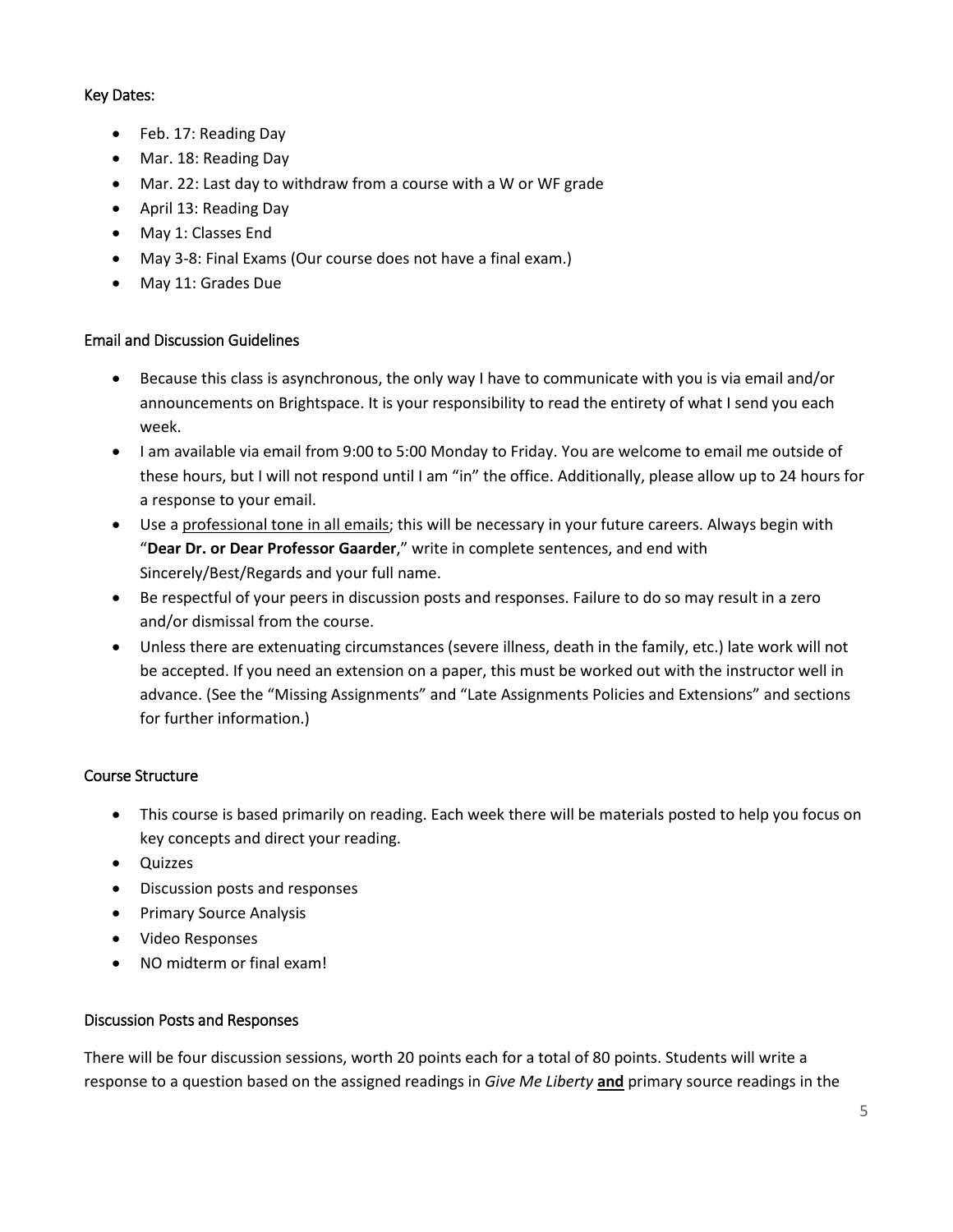Primary Source Packet. They will be required to cite the reading and provide a clear and coherent response to the question on the discussion board (250-300 words.) I **highly recommend** typing these in Word first in case the discussion post does not save, and you need to resubmit it.

By Friday, students will respond to another student's post. This response can be to any other student, and the response will provide constructive criticism and acknowledgment of the positives of the peer's post (100 words). A detailed rubric for discussion sections is provided at the end of the syllabus (page 11) and on Brightspace.

Your argument should be a historical and scholarly one that cites any source that you either directly quote or summarize using MLA in-text citations. For detailed guidelines see the Purdue Online Writing Lab (OWL): [https://owl.purdue.edu/owl/research\\_and\\_citation/mla\\_style/mla\\_formatting\\_and\\_style\\_guide/mla\\_in\\_text\\_ci](https://owl.purdue.edu/owl/research_and_citation/mla_style/mla_formatting_and_style_guide/mla_in_text_citations_the_basics.html) [tations\\_the\\_basics.html](https://owl.purdue.edu/owl/research_and_citation/mla_style/mla_formatting_and_style_guide/mla_in_text_citations_the_basics.html)

# Primary Source Analysis

Over the course of the semester students will write four Primary Source Analyses, each worth 50 points for a total of 200 points. Each analysis should be 12-point Times New Roman font, and 1.5 double-spaced pages. The objective of these exercises is to work like a historian by a) critically analyzing a primary source, b) integrating the primary source into secondary source reading, and c) practicing thoughtful yet concise writing.

Students should choose one of the primary sources from the Primary Source Packet and analyze it. There is no need for any further research into outside sources; the primary source itself and the class text should provide enough information to successfully analyze the source. *Outside sources, without prior approval from the instructor, will not be allowed*. Their papers should be composed of three paragraphs of roughly the same length. The first paragraph should be a brief summary of the primary source (who wrote it, what it is about, etc.) The second paragraph should be placing the document in its historical context using specific references to the textbook with page numbers. For example: Why is the document important? Why was it important at that specific time? What was happening at the time? The final paragraph should be your impression of the document and whether it accurately represents the time period. In other words, is it true to what was happening? For example: Was it what you expected? Did it enhance your understanding of the time period? Did the author seem to have ulterior motives? A detailed rubric is provided at the end of this syllabus (pages 12-13) and on Brightspace, therefore, there will often not be a need for additional comments.

Your argument should be a historical and scholarly one that cites any source that you either directly quote or summarize using MLA in-text citations. For detailed guidelines see the Purdue Online Writing Lab (OWL): [https://owl.purdue.edu/owl/research\\_and\\_citation/mla\\_style/mla\\_formatting\\_and\\_style\\_guide/mla\\_in\\_text\\_ci](https://owl.purdue.edu/owl/research_and_citation/mla_style/mla_formatting_and_style_guide/mla_in_text_citations_the_basics.html) tations the basics.html

# Video Responses

Over the course of the semester you will respond to two documentaries, worth 10 points each for a total of 20 points. In two paragraphs please answer the following questions:

1. Provide a *brief* summary of the documentary.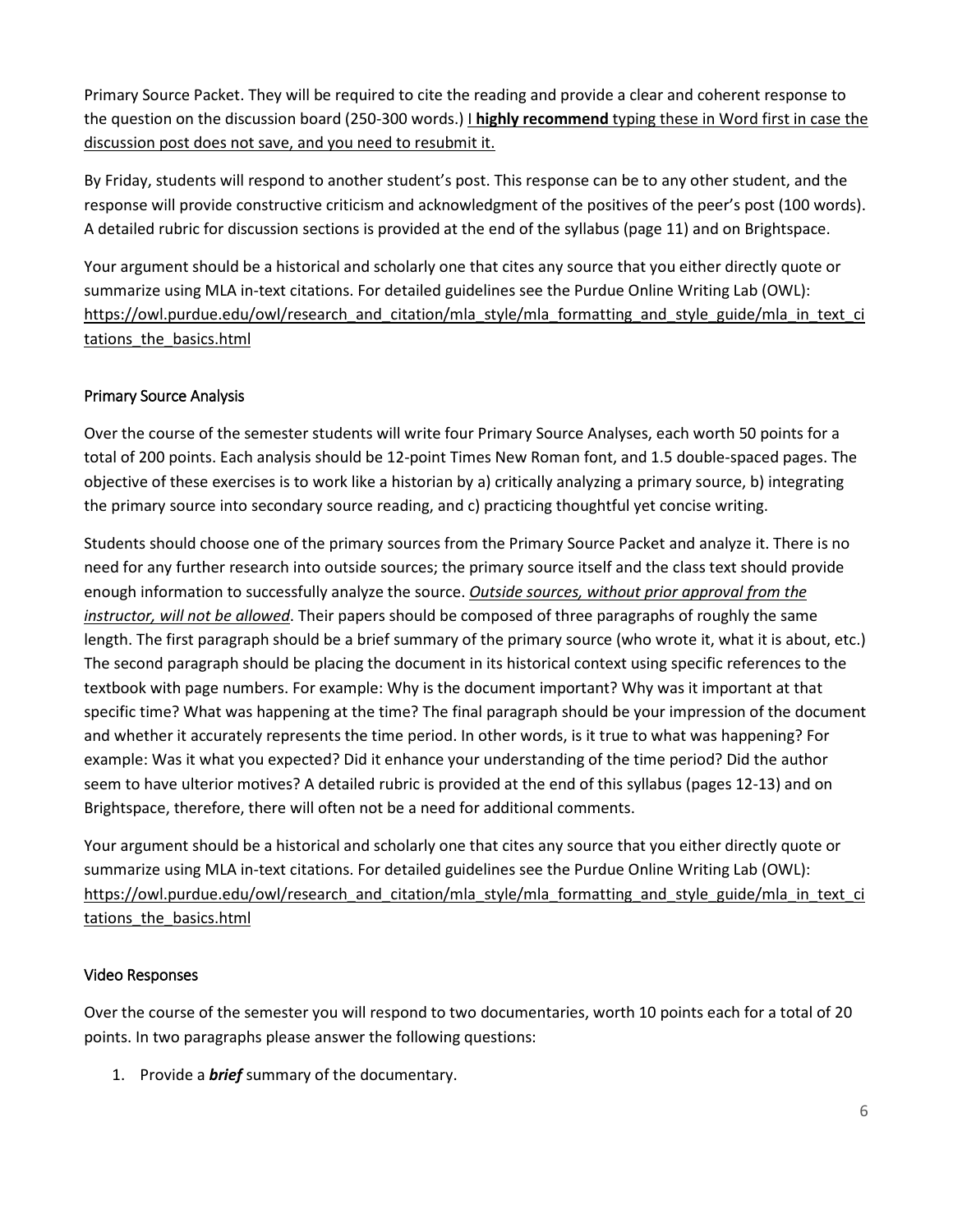- 2. How did this documentary relate to the information presented in *Give Me Liberty*?
- 3. How did this documentary relate to the primary sources in the Primary Source Packet?
- 4. Do you agree with the documentary's assertions? Why or why not?

A detailed rubric is provided at the end of this syllabus (page 13) and on Brightspace, therefore, there will often not be a need for additional comments.

# **Quizzes**

There will be four quizzes, worth 15 points each for a total of 60 points in all. Quizzes are open book. There will be 15 questions, and students will have 35 minutes to complete the quiz once they start. Although this is open book, the expectation is that students have read the material in advance, and therefore can quickly find the answers in the allotted time. The format of the quizzes is primarily multiple choice and will cover only the chapters assigned for that week unless indicated otherwise.

# Grading

Grades in this class reflect the sum of your achievement throughout the semester. You will accumulate points as described in the assignments above, with each assignment graded according to a rubric. At the end of the semester, final grades will be calculated by adding the total points and translating those numbers (out of 360) into the following letters (there will be no additional rounding).

| Discussion:                     | 0-80 points  | $A+= 96.5 - 100%$                                                                                                                                                              |
|---------------------------------|--------------|--------------------------------------------------------------------------------------------------------------------------------------------------------------------------------|
| <b>Primary Source Analyses:</b> | 0-200 points | $A = 92.5 - 96%$                                                                                                                                                               |
| Quizzes:                        | 0-60 points  | $A = 89.5 - 92%$                                                                                                                                                               |
| Video Responses:                | 0-20 points  | $B+=86.5-89%$                                                                                                                                                                  |
| Total:                          | 0-360 points | $B = 82.5 - 86%$<br>$B = 79.5 - 82%$<br>$C = 76.5 - 79\%$<br>$C = 72.5 - 76%$<br>$C = 69.5 - 72%$<br>$D+= 66.5 - 69%$<br>$D = 62.5 - 66%$<br>$D = 59.5 - 62%$<br>$F = 0 - 59%$ |

#### Missing Assignments

Failure to submit assignments in time and in accordance to the instructions will result in a failing grade for the missing assignment. After the assignment is due, students are not entitled to a make-up unless they have a **valid**  and **documented** reason (illness, death in the family, etc.) If this is the case, you must contact your instructor within one week of the absence to provide the documentation and set up a make-up assignment.

#### Late Assignment Policies and Extensions\*

This course is not graded on a curve.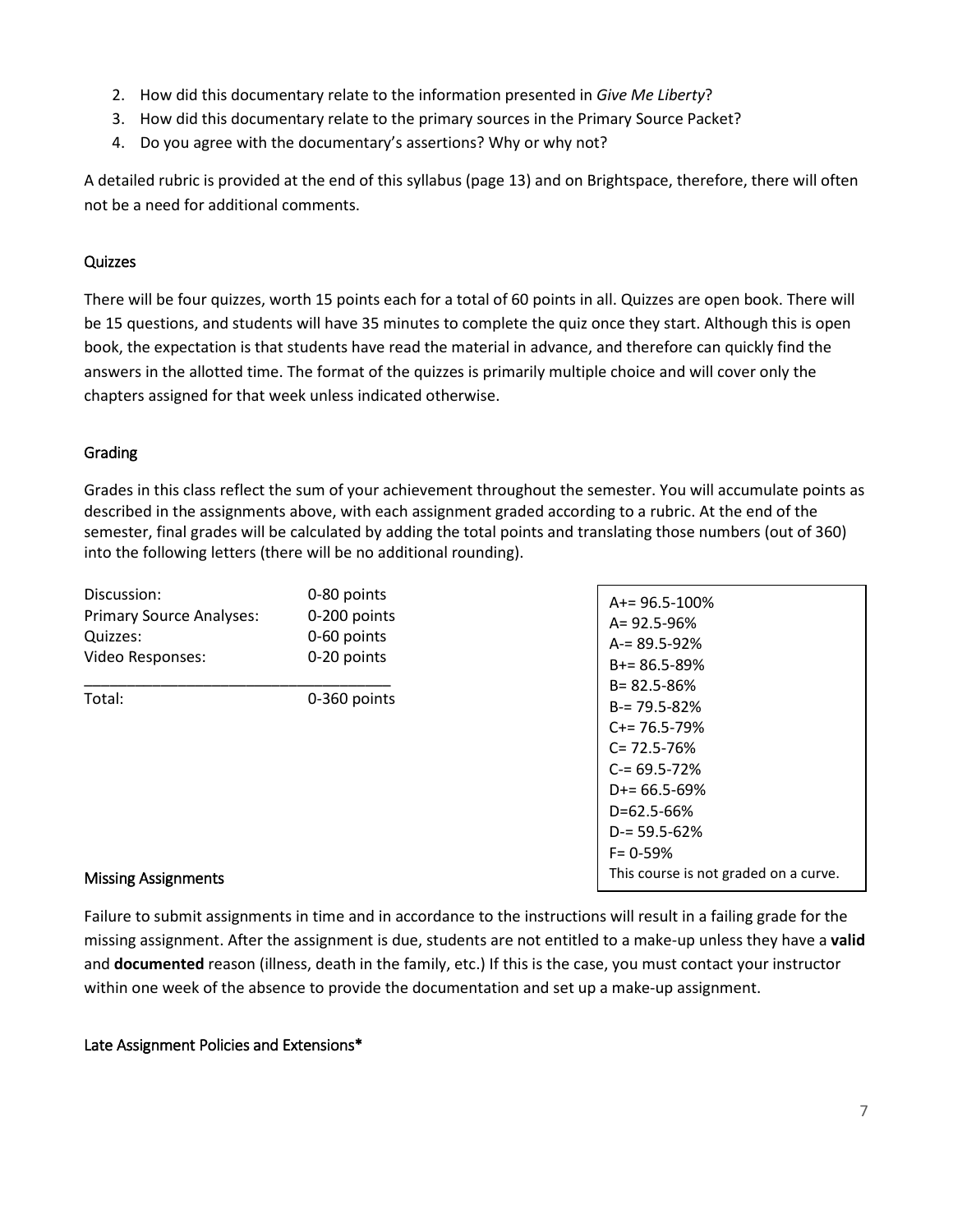- Late discussion posts will **NOT** be accepted. You will not receive points for a peer comment if you did not turn in the initial discussion post on time.
- Late quizzes will **NOT** be accepted.
- Late Primary Source Analyses and Essays will receive a **10% deduction** for **each day** it is late.

\*Barring extenuating circumstances and discussion with the instructor **no later than 12 HOURS PRIOR** to the assignment due date, extensions, **IF** they are granted, may be given only if there is communication with the instructor *before* the assignment is due. After it is due, the student has "missed class," and therefore the opportunity. See also the "Academic Guidance in the Event of Quarantine/Isolation" below.

#### Attendance and Protect Purdue

Our course is designed to be asynchronous. Although in-person instruction is not part of this course, the following University policies apply:

"Students are expected to attend all classes in-person unless they are ill or otherwise unable to attend class. If they feel ill, have any symptoms associated with COVID-19, or suspect they have been exposed to the virus, students should stay home and contact the Protect Purdue Health Center (496-INFO).

In the current context of COVID-19, in-person attendance cannot be a factor in the final grades. However, timely completion of alternative assessments can certainly be part of the final grade. Students need to inform the instructor of any conflict that can be anticipated and will affect the timely submission of an assignment or the ability to take an exam.

Classroom engagement is extremely important and associated with your overall success in the course. The importance and value of course engagement and ways in which you can engage with the course content even if you are in quarantine or isolation, will be discussed at the beginning of the semester. Student survey data from Fall 2020 emphasized students' views of in-person course opportunities as critical to their learning, engagement with faculty/TAs, and ability to interact with peers.

Only the instructor can excuse a student from a course requirement or responsibility. When conflicts can be anticipated, such as for many University-sponsored activities and religious observations, the student should inform the instructor of the situation as far in advance as possible. For unanticipated or emergency conflicts, when advance notification to an instructor is not possible, the student should contact the instructor/instructional team as soon as possible by email, through Brightspace, or by phone. In cases of bereavement, quarantine, or isolation, the student or the student's representative should contact the Office of the Dean of Students via [email](mailto:odos@purdue.edu%20?subject=Student%20Bereavement%20Needs) or phone at 765-494-1747. Our course Brightspace includes a link to the Dean of Students under 'Campus Resources.'

The [Protect Purdue Plan,](https://protect.purdue.edu/plan/) which includes th[e Protect Purdue Pledge,](https://protect.purdue.edu/pledge/?_ga=2.210401429.1213937682.1590527202-1814553957.1589408073) is campus policy and as such all members of the Purdue community must comply with the required health and safety guidelines. Required behaviors in this class include: staying home and contacting the Protect Purdue Health Center (496-INFO) if you feel ill or know you have been exposed to the virus, properly wearing a mas[k in classrooms and campus building,](https://protect.purdue.edu/updates/face-covering-protocols/) at all times (e.g., mask covers nose and mouth, no eating/drinking in the classroom), disinfecting desk/workspace before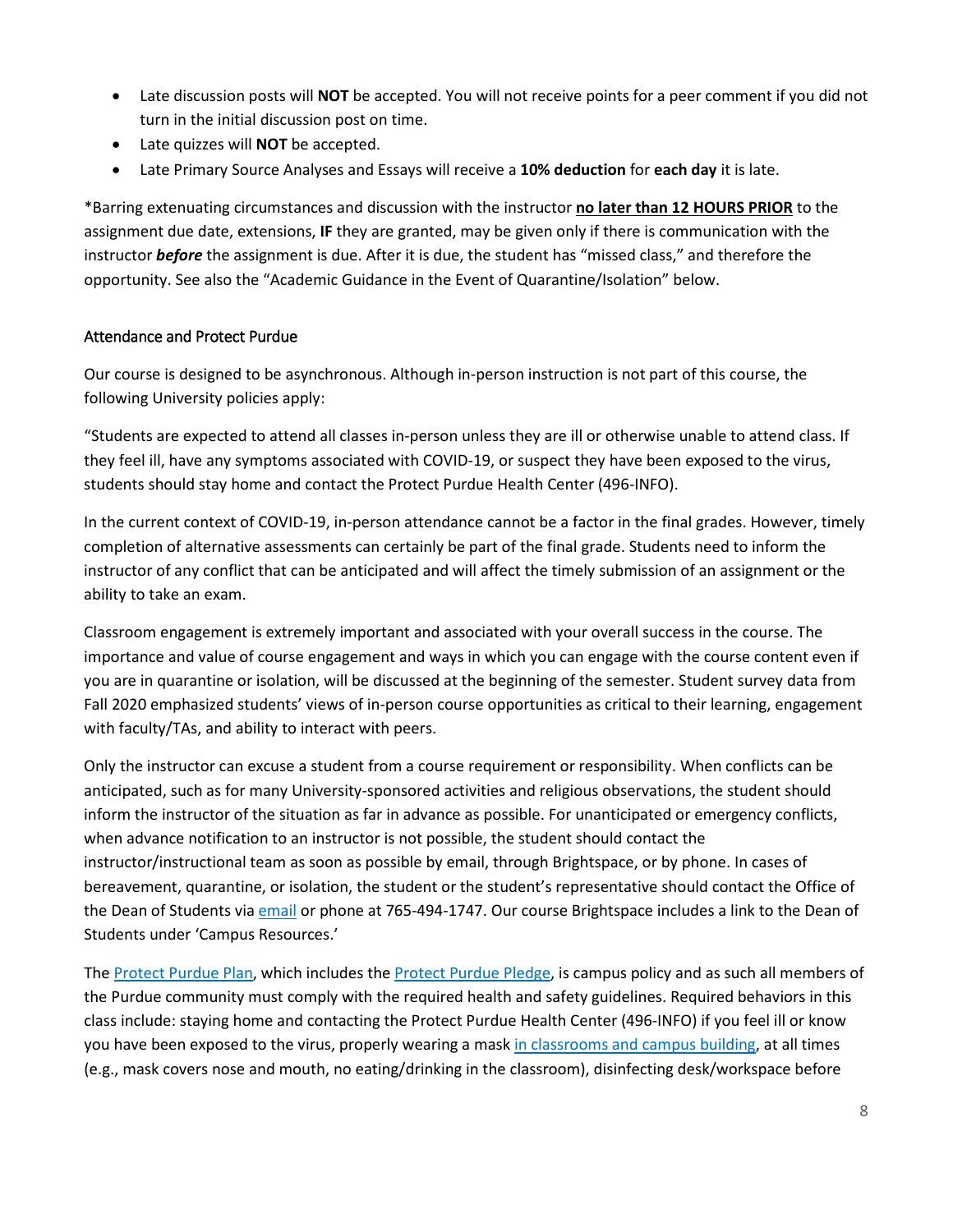and after use, maintaining appropriate social distancing with peers and instructors (including when entering/exiting classrooms), refraining from moving furniture, avoiding shared use of personal items, maintaining robust hygiene (e.g., handwashing, disposal of tissues) prior to, during and after class, and following all safety directions from the instructor.

Students who are not engaging in these behaviors (e.g., wearing a mask) will be offered the opportunity to comply. If non-compliance continues, possible results include instructors asking the student to leave class and instructors dismissing the whole class. Students who do not comply with the required health behaviors are violating the University Code of Conduct and will be reported to the Dean of Students Office with sanctions ranging from educational requirements to dismissal from the university.

Any student who has substantial reason to believe that another person in a campus room (e.g., classroom) is threatening the safety of others by not complying (e.g., not properly wearing a mask) may leave the room without consequence. The student is encouraged to report the behavior to and discuss the next steps with their instructor. Students also have the option of reporting the behavior to th[e Office of the Student Rights and](https://www.purdue.edu/odos/osrr/)  [Responsibilities.](https://www.purdue.edu/odos/osrr/) See also [Purdue University Bill of Student Rights.](https://catalog.purdue.edu/content.php?catoid=7&navoid=2852#purdue-university-bill-of-student-rights)"

# Academic Guidance in the Event of Quarantine/Isolation

If you must quarantine or isolate at any point in time during the semester, please reach out to me via email so that we can communicate about how you can continue to learn remotely. Work with the Protect Purdue Health Center (PPHC) to get documentation and support, including access to an Academic Case Manager who can provide you with general guidelines/resources around communicating with your instructors, be available for academic support, and offer suggestions for how to be successful when learning remotely. Your Academic Case Manager can be reached at  $\frac{1}{2}$  [acmq@purdue.edu.](mailto:acmq@purdue.edu) Importantly, if you find yourself too sick to progress in the course, notify your academic case manager and notify me via email or Brightspace. We will make arrangements based on your particular situation.

#### Academic Integrity

# *"As a Boilermaker pursuing academic excellence, I pledge to be honest and true in all that I do. Accountable together—we are Purdue."*

Plagiarism refers to the reproduction of another's words or ideas without proper attribution. Plagiarism and other forms of academic dishonesty are serious offenses and will be treated as such in this class. You are expected to do your own work and to accurately cite all necessary materials. Cheating, plagiarism, and other dishonest practices will be punished as harshly as Purdue University policies allow. Any instances of academic dishonesty will likely result in a grade of "F" for the course and notification of the Dean of Students Office. Please make sure you are familiar with Purdue's academic integrity policies: [https://www.purdue.edu/odos/osrr/academic-integrity/index.html.](https://www.purdue.edu/odos/osrr/academic-integrity/index.html)

#### Nondiscrimination Statement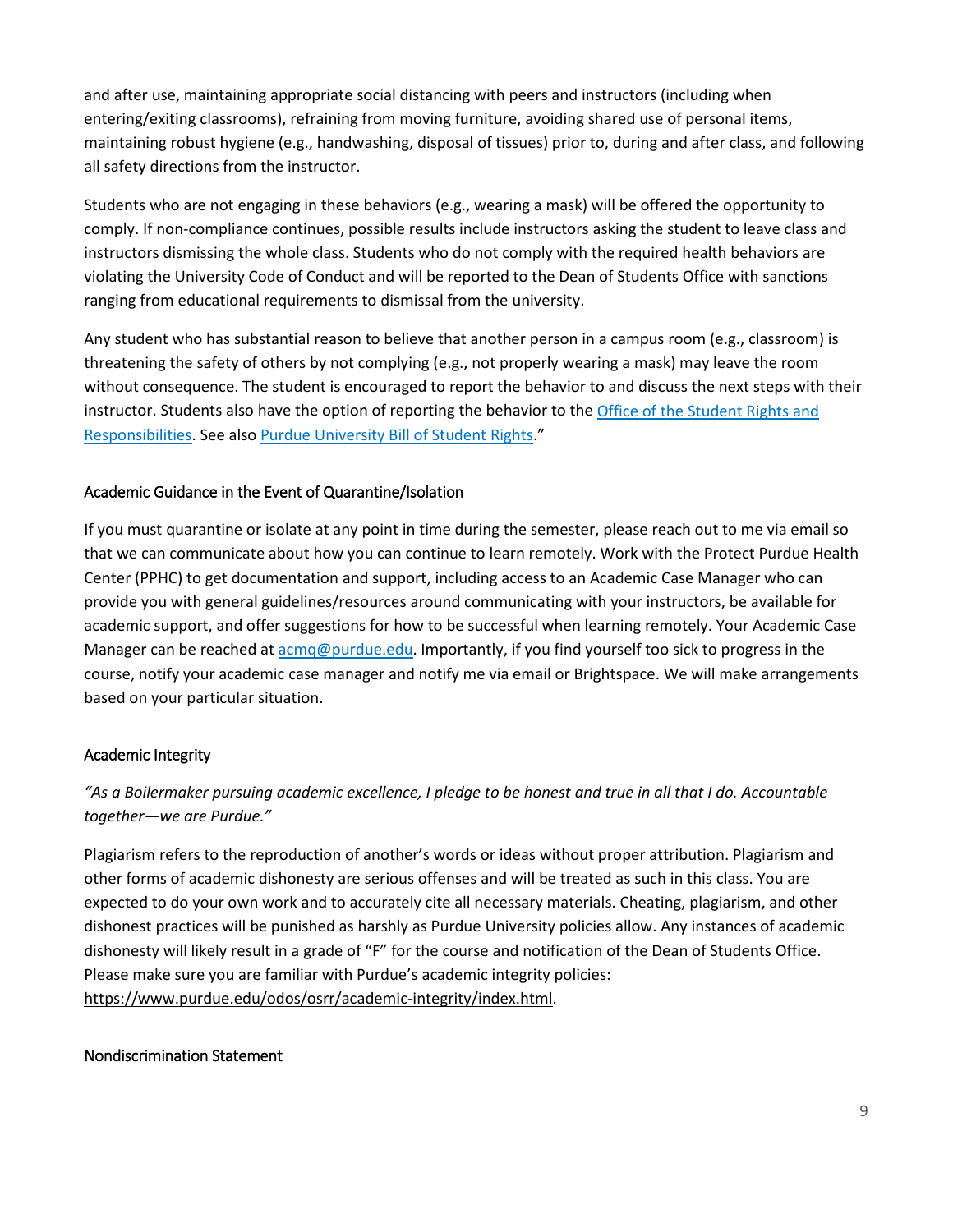Purdue University is committed to maintaining a community which recognizes and values the inherent worth and dignity of every person; fosters tolerance, sensitivity, understanding, and mutual respect among its members; and encourages each individual to strive to reach his or her own potential. In pursuit of its goal of academic excellence, the University seeks to develop and nurture diversity. The University believes that diversity among its many members strengthens the institution, stimulates creativity, promotes the exchange of ideas, and enriches campus life. Purdue's nondiscrimination policy can be found at: [http://www.purdue.edu/purdue/ea\\_ou\\_statement.html.](http://www.purdue.edu/purdue/ea_ou_statement.html)

#### Accessibility

Purdue University strives to make learning experiences as accessible as possible. If you anticipate or experience physical or academic barriers based on disability, please contact the Disability Resource Center at [drc@purdue.edu](mailto:drc@purdue.edu) or by phone: 765-494-1247. If you are eligible for academic accommodations because you have a documented disability that will impact your work in this class, please schedule an appointment with the instructor as soon as possible to discuss your needs.

#### Mental Health Statement

Purdue University is committed to advancing the mental health and well-being of its students. If you find yourself beginning to feel stressed, anxiety, and/or feeling overwhelmed, try WellTrack [\(https://purdue.welltrack.com\)](https://purdue.welltrack.com/). Sign in and find information and tools at your fingertips, available to you at any time. If you need support and information about options and resources, please see the Office of the Dean of Students [\(http://www.purdue.edu/odos\)](http://www.purdue.edu/odos). Drop-in hours are M-F, 8 AM to 5 PM. If you're struggling and need mental health services, and/or if you or someone you know is feeling overwhelmed, depressed, and/or in need of mental health support services are available. For help, contact Counseling and Psychological Services (CAPS) at 765-494-6995 an[d https://www.purdue.edu/caps.](https://www.purdue.edu/caps)

# Emergency Preparedness

Please review the Emergency Preparedness website for additional information: [https://www.purdue.edu/ehps/emergency\\_preparedness/.](https://www.purdue.edu/ehps/emergency_preparedness/)

#### Disclaimer

In the event of a major campus emergency, course requirements, deadlines, and grading are subject to change that may be necessitated by a revised calendar or other circumstances beyond the instructor's control. Relevant changes to this course will be posted on Brightspace and I will send an email.

**NOTE:** If you don't fulfill the requirements for the Initial Course Participation (ICP) in time, it could lead to the revocation of your financial aid.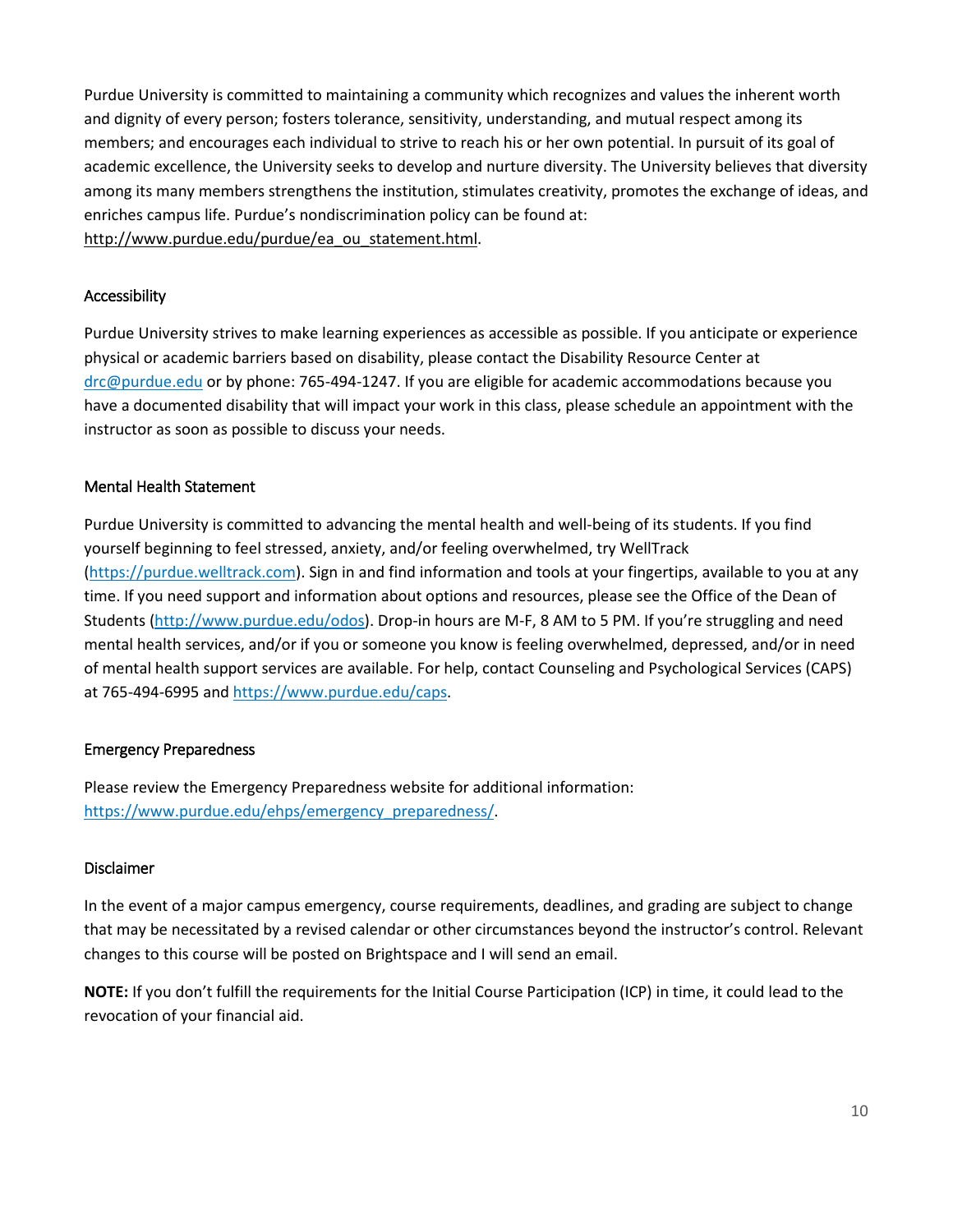# Discussion Rubric

|                                  | <b>Excellent</b>                                                                                                                                               | Average                                                                                                                            | Poor                                                                                                                     | Unacceptable                                                                                               |
|----------------------------------|----------------------------------------------------------------------------------------------------------------------------------------------------------------|------------------------------------------------------------------------------------------------------------------------------------|--------------------------------------------------------------------------------------------------------------------------|------------------------------------------------------------------------------------------------------------|
|                                  | (4 points)                                                                                                                                                     | (3 points)                                                                                                                         | (2 points)                                                                                                               | (0 points)                                                                                                 |
| Content                          | Answered all parts of<br>question.<br>Demonstrated critical<br>and/or abstract<br>thinking.                                                                    | Partially answered<br>question with basic<br>analysis.                                                                             | Very little thought<br>put into response.                                                                                | No response.                                                                                               |
| <b>Primary Sources</b>           | Referenced the<br>relevant reading at<br>least twice. Included<br>a relevant quote from<br>the primary source.<br>Also connected<br>answer to the<br>textbook. | Reference relevant<br>reading once<br>Attempted to<br>connect answer to<br>the textbook, and<br>referenced the<br>primary source.  | Referenced or quoted<br>the textbook only.                                                                               | Did not reference the<br>textbook or primary<br>source. The post was<br>generalization or<br>opinion only. |
| Peer Comment                     | Constructive criticism<br>provided to peer.<br>Positive<br>acknowledgement of<br>what peer did well.<br>Meets word count<br>(100 words).                       | Constructive criticism<br>to peer and positive<br>acknowledgement of<br>what peer did well<br>but does not meet<br>the word count. | Peer comment does<br>not relate to<br>student's post but<br>rather is a general<br>commentary on the<br>week's question. | Did not provide peer<br>comment/per<br>comment was late.                                                   |
| <b>Citations</b>                 | Cited references to<br>the reading with<br>parentheses (author,<br>page #).                                                                                    | Partial citation (e.g.<br>no page number or<br>did not cite all<br>references to the<br>text).                                     | Partial citation.                                                                                                        | No citations.                                                                                              |
| Spelling/Grammar<br>& Word Count | 250-300 words AND<br>less than 0-1 spelling/<br>grammar error(s).                                                                                              | 200-250 words<br><b>AND/OR 2-3</b><br>spelling/grammar<br>errors.                                                                  | 150-200 words<br>AND/OR more than 3<br>spelling/grammar<br>errors.                                                       | Less than 150 words<br>AND/OR multiple<br>errors.                                                          |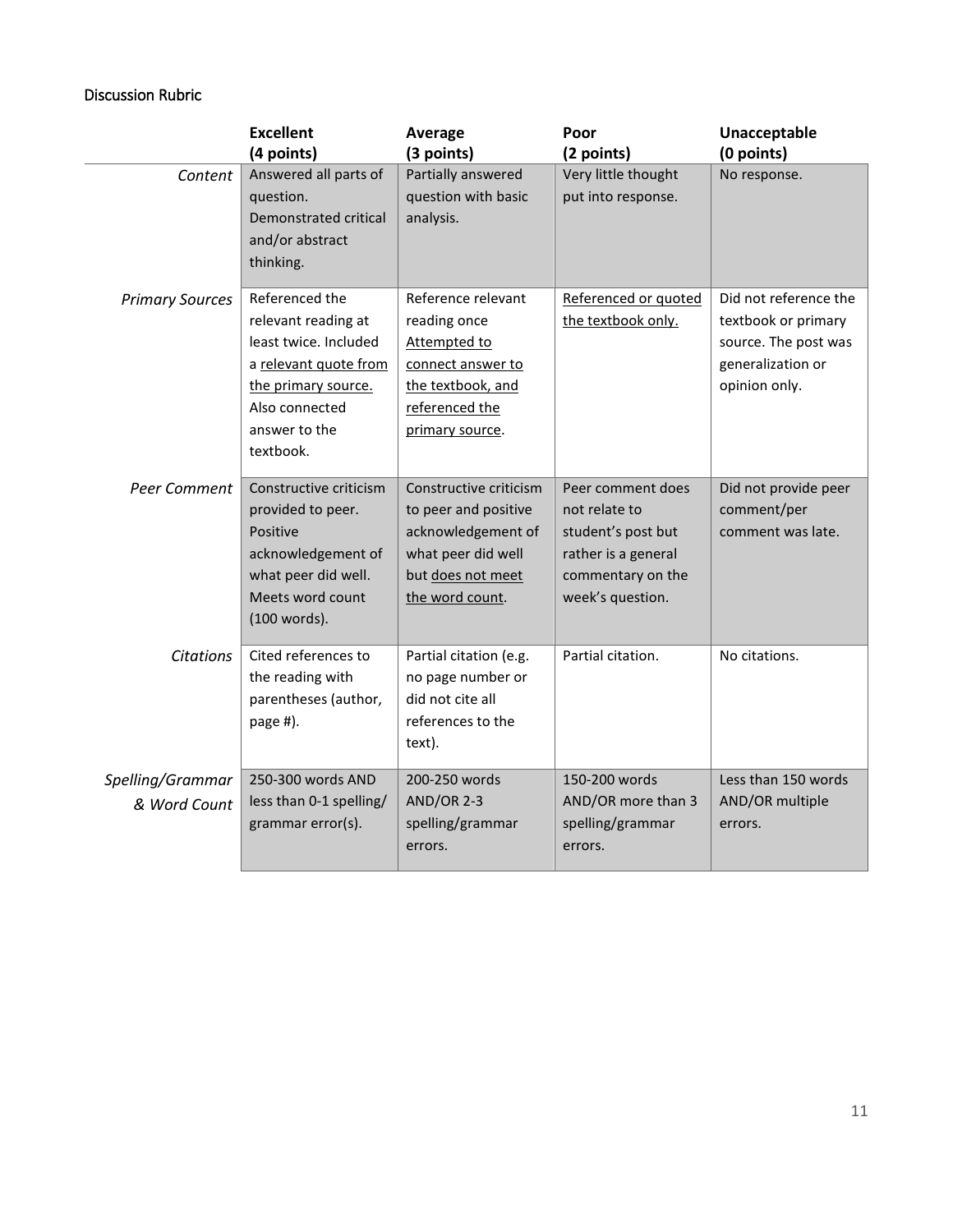# Primary Source Analysis Rubric

|                           | A                                                                                                                                                                                                                                                                                                                                                                           | B                                                                                                                                                                                                                                                                                                                                          | C                                                                                                                                                                                                                                                                                           | D                                                                                                                                                                                                                                           | F                                                                                                                                                                                                   |
|---------------------------|-----------------------------------------------------------------------------------------------------------------------------------------------------------------------------------------------------------------------------------------------------------------------------------------------------------------------------------------------------------------------------|--------------------------------------------------------------------------------------------------------------------------------------------------------------------------------------------------------------------------------------------------------------------------------------------------------------------------------------------|---------------------------------------------------------------------------------------------------------------------------------------------------------------------------------------------------------------------------------------------------------------------------------------------|---------------------------------------------------------------------------------------------------------------------------------------------------------------------------------------------------------------------------------------------|-----------------------------------------------------------------------------------------------------------------------------------------------------------------------------------------------------|
|                           | (10 points)                                                                                                                                                                                                                                                                                                                                                                 | (8 points)                                                                                                                                                                                                                                                                                                                                 | (7 points)                                                                                                                                                                                                                                                                                  | (6 points)                                                                                                                                                                                                                                  | (2 points)                                                                                                                                                                                          |
| Paragraph<br><b>One</b>   | The first paragraph is a<br>thorough description of the<br>primary source, including a<br>description of the author<br>and a summary of the text.<br>The main points of the text<br>should be covered.                                                                                                                                                                      | The first paragraph<br>covers some of the<br>major points of the<br>primary source,<br>but not all.                                                                                                                                                                                                                                        | The first paragraph<br>provides a cursory<br>summary of the<br>primary source,<br>which suggests the<br>student did not<br>read it.                                                                                                                                                         | The first paragraph<br>is very general,<br>which suggests the<br>student did not<br>read it.                                                                                                                                                | There is no first<br>paragraph<br>describing the<br>primary source.                                                                                                                                 |
| Paragraph<br>Two          | The second paragraph<br>provides historical context<br>relating to the document<br>(what was happening at the<br>time). It is clear that the<br>student has thoroughly read<br>the textbook in order to<br>provide historical context<br>and has explained the<br>significance of the<br>document within history.                                                           | The second<br>paragraph provides<br>some historical<br>context relating to<br>the document<br>(what was<br>happening at the<br>time.) It is clear<br>that the student<br>has read the<br>textbook in order<br>to provide<br>historical context<br>and has partially<br>explained the<br>significance of the<br>document within<br>history. | The second<br>paragraph provides<br>broad historical<br>context (a<br>description of the<br>time period) that<br>does not directly<br>relate to the<br>document.<br>Nevertheless, it is<br>clear that the<br>student has read<br>the textbook in<br>order to provide<br>historical context. | It is clear that the<br>student used<br>outside sources.<br><b>Without citation</b><br>and prior<br>permission from<br>the instructor, the<br>use of outside<br>sources constitutes<br>plagiarism and will<br>result in a failing<br>grade. | The student used<br>their opinion<br>rather than the<br>textbook to<br>provide historical<br>context, or there is<br>no second<br>paragraph<br>providing historical<br>context for the<br>document. |
| Paragraph<br><b>Three</b> | The student provides<br>thoughtful commentary on<br>the document, explaining,<br>for example, how they have<br>better understood the time<br>period as a result, how the<br>document represents or<br>does not represent the<br>historical period accurately<br>(in other words, did it seem<br>true to what was<br>happening), and any<br>questions about the<br>document. | The student<br>provides<br>commentary on<br>the document,<br>explaining, for<br>example, how they<br>better understood<br>the time period as<br>a result, how the<br>document<br>represents or does<br>not represent the<br>historical period<br>accurately (in other<br>words, did it seem<br>true to what was<br>happening).             | The student<br>provides<br>commentary on the<br>document,<br>explaining how<br>they better<br>understood the<br>time period as a<br>result.                                                                                                                                                 | The student<br>provides basic<br>and/or shallow<br>commentary on<br>the document. The<br>paragraph is vague<br>and lacks critical<br>thought about the<br>primary source.                                                                   | There is no third<br>paragraph for this<br>designed purpose.                                                                                                                                        |
| Spelling,<br>Grammar,     | Very few grammar or<br>spelling errors; paper is no<br>shorter than one page and                                                                                                                                                                                                                                                                                            | A few grammar or<br>spelling errors;<br>paper is no shorter                                                                                                                                                                                                                                                                                | Some spelling and<br>grammar errors;<br>paper is no shorter                                                                                                                                                                                                                                 | Many spelling and<br>grammar errors;<br>paper is less than                                                                                                                                                                                  | <b>Excessive spelling</b><br>and grammar<br>errors; paper is less                                                                                                                                   |